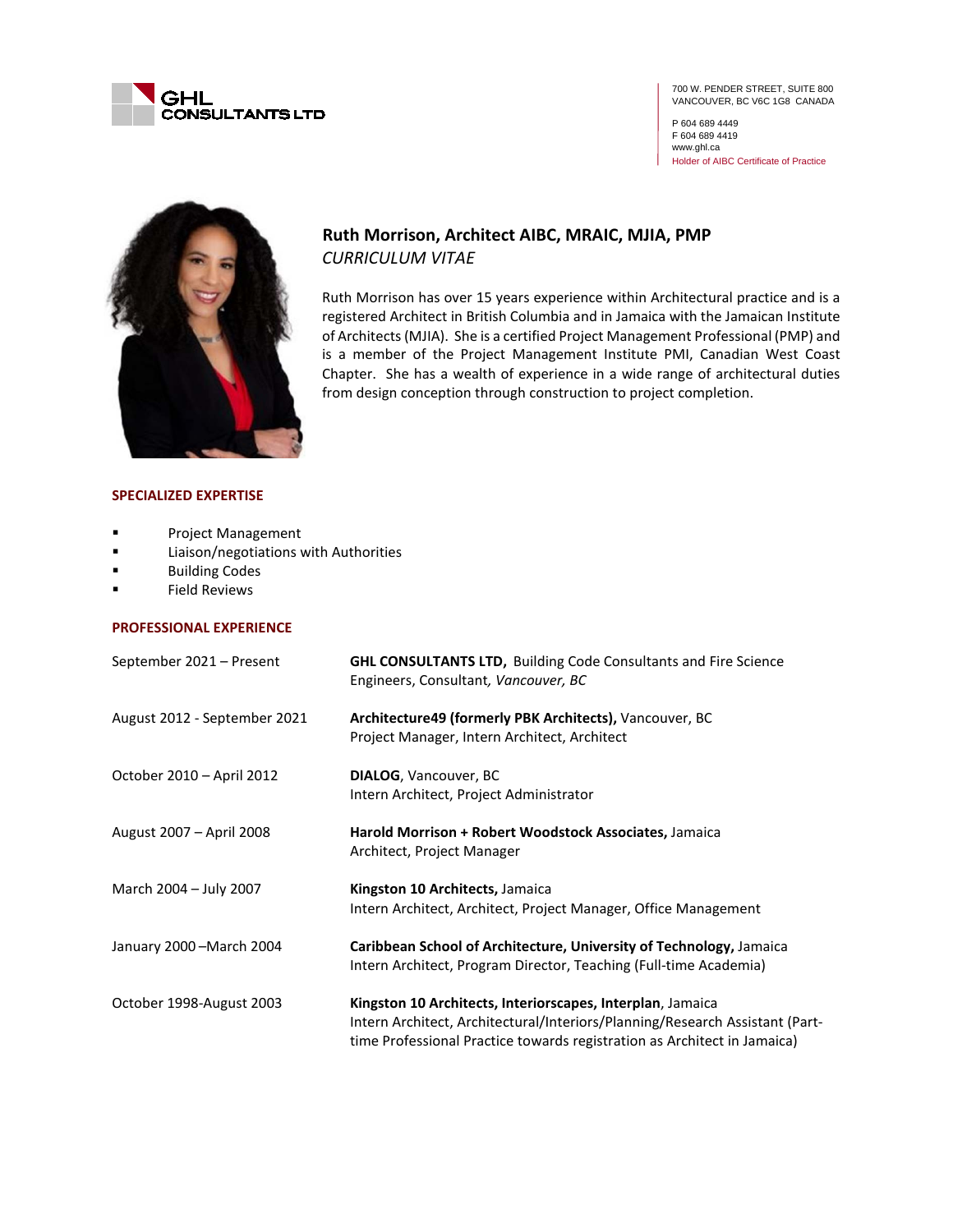### **EDUCATION**

| 2016                   | PMP Certificate, Project Management Institute<br>Canadian West Coast Chapter, Vancouver, BC                                                                                         |
|------------------------|-------------------------------------------------------------------------------------------------------------------------------------------------------------------------------------|
| 2015                   | <b>Advanced Project Management Certificate</b><br>Langara College, Vancouver, BC                                                                                                    |
| 1998                   | Post-Graduate Diploma in Architecture<br>Royal Institute of British Architects, RIBA Part II<br>The Mackintosh School of Architecture<br>University of Glasgow, Scotland, UK        |
| 1995                   | Bachelor of Arts in Architectural Studies, Honours<br>Royal Institute of British Architects, RIBA Part I<br>The Caribbean School of Architecture, University of Technology, Jamaica |
| 1992                   | <b>Bachelor of Science in Biology, Honours</b><br>The University of Puerto Rico, Rio Piedras, Puerto Rico                                                                           |
| <b>RELATED COURSES</b> |                                                                                                                                                                                     |
| Ongoing                | Seminars, Symposia, Conferences, Workshops<br>(AIBC, Buildex, related construction industry bodies)                                                                                 |
| 2019                   | Introduction to BC Building Code Part 3<br>BCIT, Vancouver, BC                                                                                                                      |
| 2017                   | Autodesk REVIT for Architecture Course<br>BCIT, Vancouver, BC                                                                                                                       |
| 2013                   | PSMJ Project Management Certificate Course<br>PSMJ Bootcamp, Vancouver, BC                                                                                                          |
| 2013                   | Autodesk REVIT for Structures Course<br>BCIT, Vancouver, BC                                                                                                                         |
| 2012                   | WorkSafeBC, Occupational First Aid Level 1 Certificate<br>Vancouver, BC                                                                                                             |
| 2012                   | Construction Site Hazard Awareness & Safety Training Seminar, Online<br>Vancouver, BC                                                                                               |
| 2007                   | American Society for the Advancement of Project Management<br>Workshop, Jamaica                                                                                                     |
| 1999                   | Human Relations Skills (Dale Carnegie), Certificates<br>Jamaica                                                                                                                     |